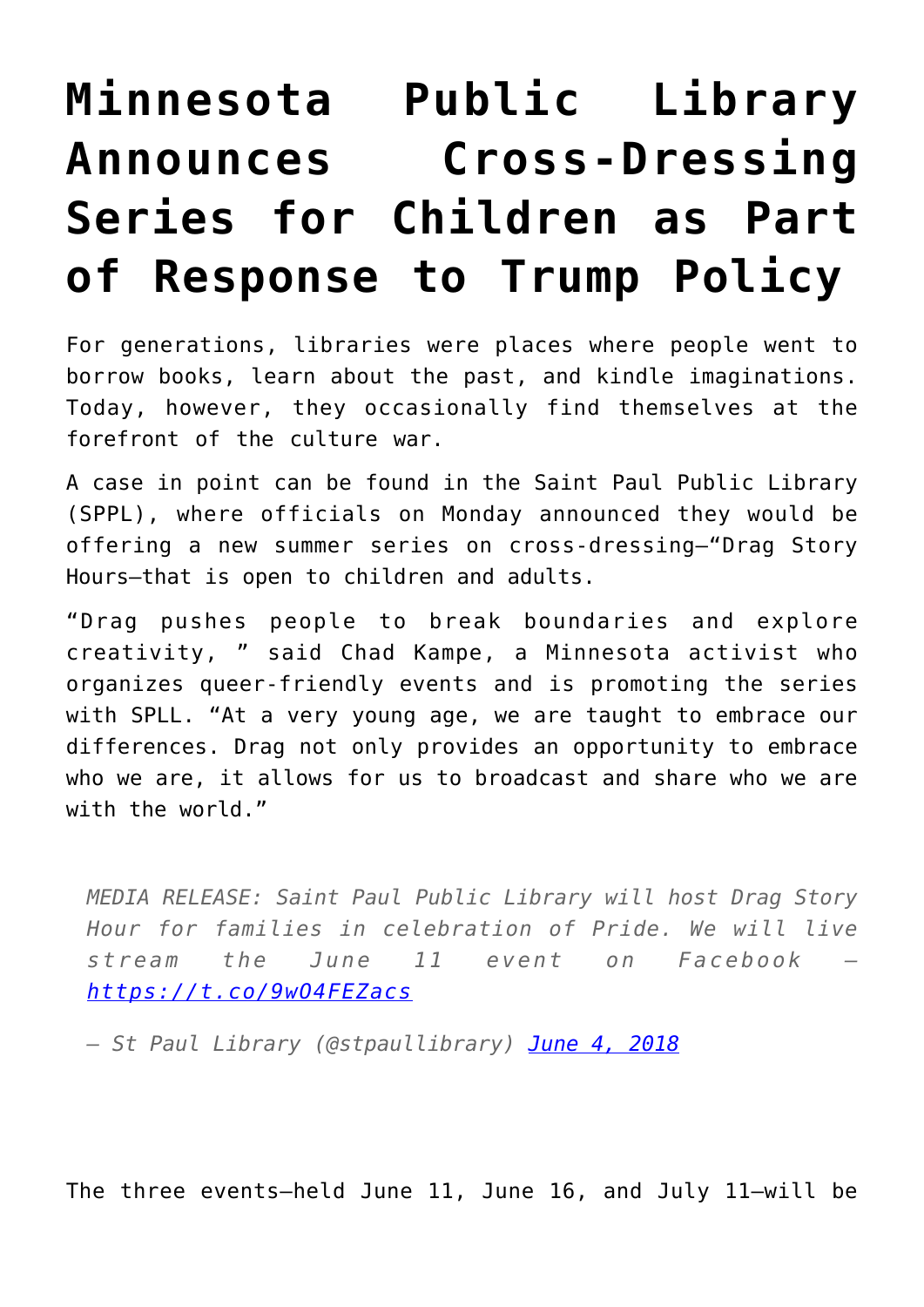livestreamed on Facebook and will feature story-reading, songs, and two performers who will "strut their stuff for an over-the-top story hour," SPPL officials said in a press release.

The series is part of an inclusivity campaign called "We Belong Together," a 2017 initiative that SPPL officials said was a "response to the Trump Administration's so-called 'Travel Ban.'"

Using public infrastructure as a vehicle to advance social justice morality is not new in Minnesota. In 2017, one of the state's top school districts made national news after [it was](https://www.weeklystandard.com/katherine-kersten/inside-a-public-school-social-justice-factory) [revealed](https://www.weeklystandard.com/katherine-kersten/inside-a-public-school-social-justice-factory) officials had initiated a "sweeping initiative that reordered the district's mission from academic excellence for all students to 'racial equity.'"

A look at the "We Belong Together" website shows a heavy emphasis on drag culture—below is a snapshot of their recommended reading—a fact that reinforced some Minnesota parents' concerns that local governments are attempting to indoctrinate children.

*A recommended reading list from the St. Paul Public Library's "We Belong Initiative." [pic.twitter.com/qLMN16oXjv](https://t.co/qLMN16oXjv)*

*— Intellectual Takeout (@intellectualTO) [June 4, 2018](https://twitter.com/intellectualTO/status/1003720255175315456?ref_src=twsrc%5Etfw)*

"This agenda is just coming on so strong," one stay-at-home mom told me. "A very sad day has arrived when we are handing our children over with their innocence and their pure minds and filling them with such confusion."

Several Minnesota parents I spoke to expressed concerns about these efforts. None, however, would go on record.

A half-hour after taking the above quote, I received a correspondence from the woman's husband. "With respect, we decline to publicly comment on this piece," he told me.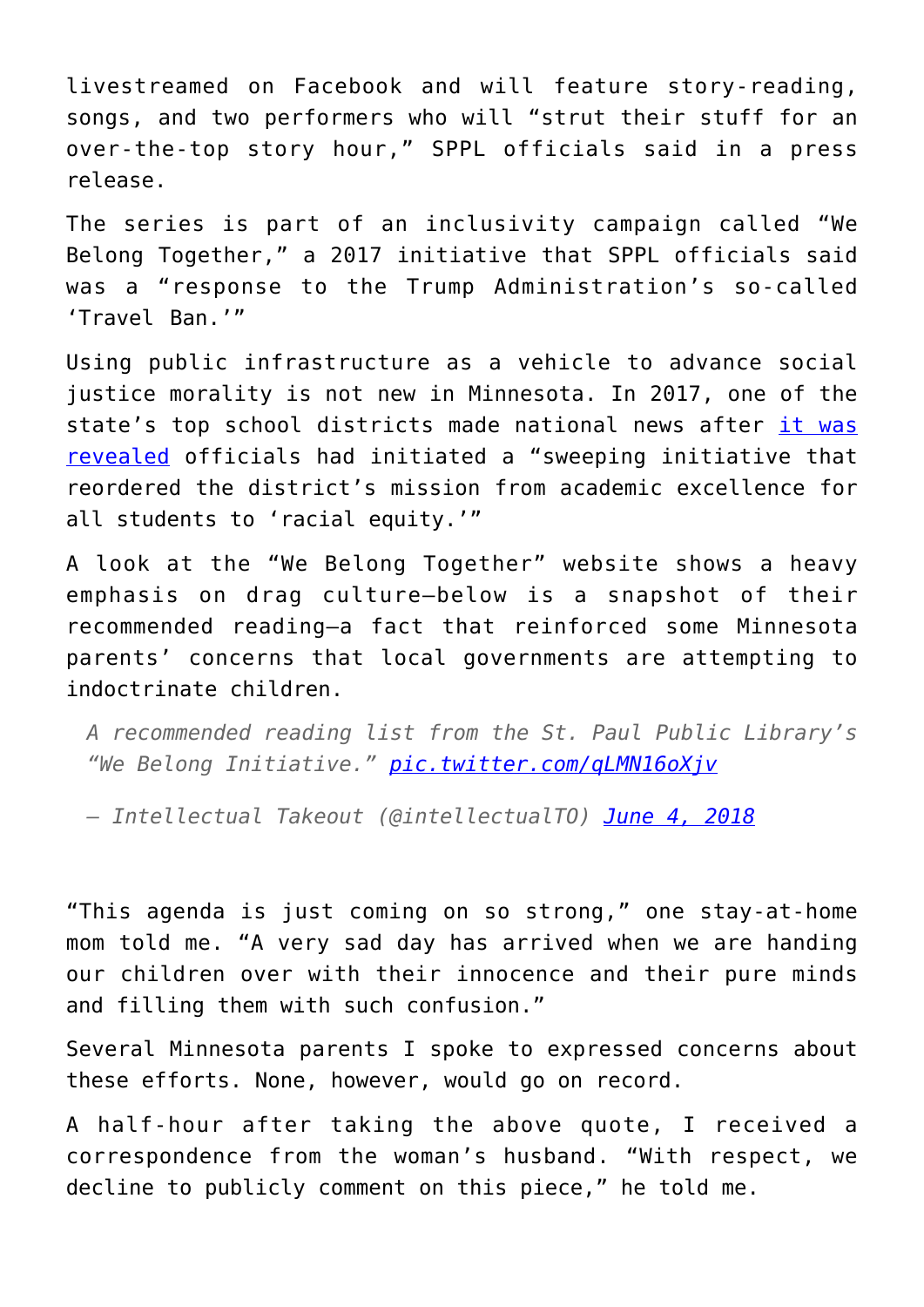How can one express grave concern one moment but decline to take a public stance the next? The answer is simple: fear.

Dr. Jordan Peterson addressed this issue in a recent YouTube video in which he was asked about high school teachers who were concerned they were indoctrinating children with questionable ideas but were reluctant to express their concerns.

"They are afraid to speak up. I get a lot of letters from teachers," said Peterson, a Canadian clinical psychologist and author of the best-selling book [12 Rules for Life.](https://amzn.to/2stZWxA) "The public school system is actually in worse shape than the universities, and it's getting worse extraordinary rapidly."

Peterson cited the [Elementary Teachers Federation of Ontario](http://www.etfo.ca/BuildingAJustSociety/EquityResources/Pages/SocialJustice.aspx) as an example of governments using institutions to instill social justice ideology in children.

"They basically state forthrightly that they are attempting to indoctrinate—they don't use that word—students from kindergarten to grade eight in the social justice ideology," Peterson said. "That's the purpose of education as far as they're concerned, to rectify the sins of the past and to bring about equity."